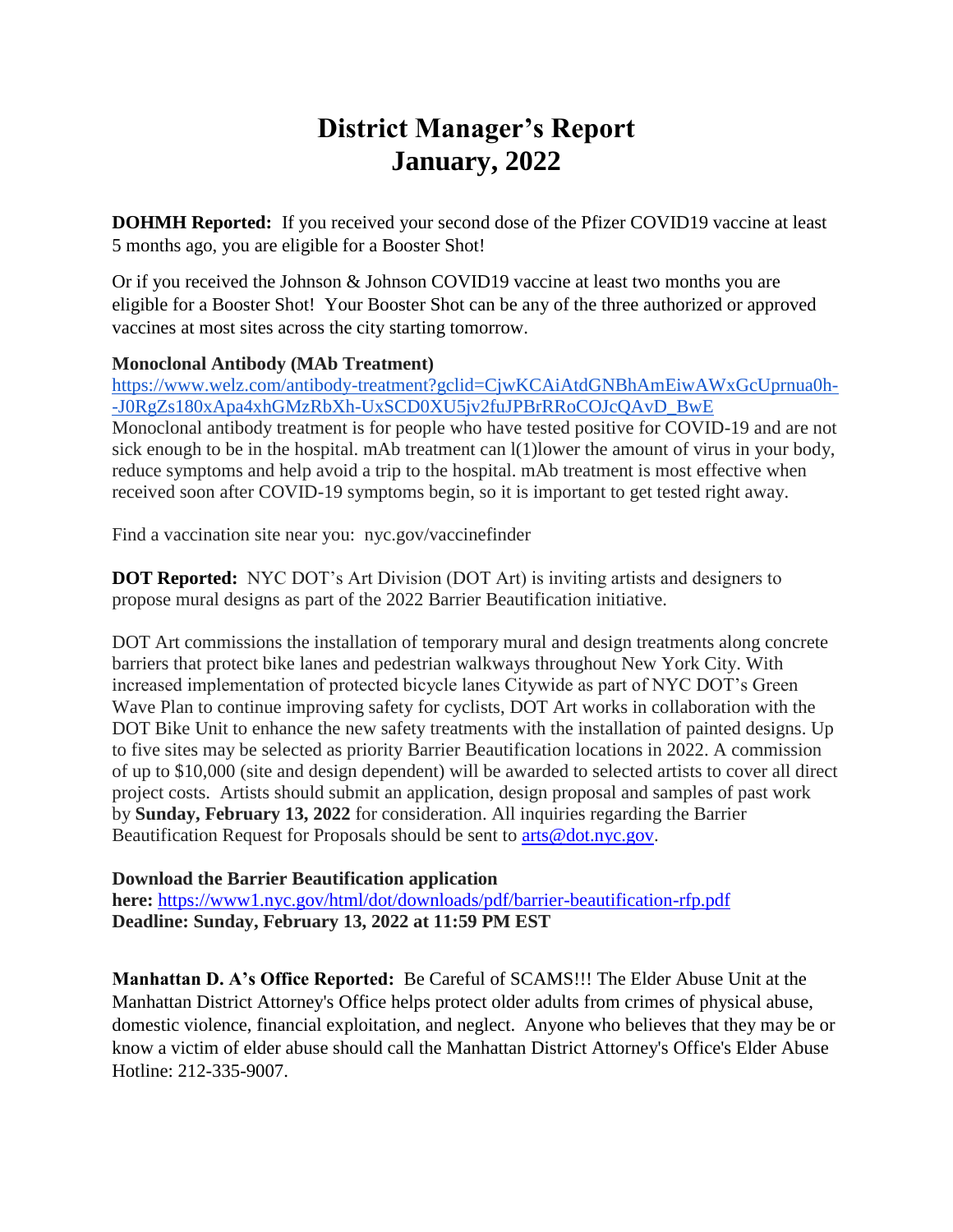Anyone who believes that they may be or know a victim of elder abuse should call the Manhattan District Attorney's Office's Elder Abuse Hotline: 212-335-9007

- $\triangleright$  Never give out financial or personal information to anyone who contacts you unsolicited;
- $\triangleright$  Be wary of callers who demand immediate payment for any reason;
- $\triangleright$  If it seems too good to be true, it probably is. Never be afraid to ask for a second opinion or more information;
- $\triangleright$  Request to verify the employment of any worker who asks to enter your home;
- $\triangleright$  Be suspicious of anyone who claims you have won a contest or lottery that you don't remember entering;
- $\triangleright$  Never wire money, provide debit, credit card, or bank account numbers to people you don't know;
- $\triangleright$  Legitimate utility companies and government agencies will never demand payment in the form of prepaid gift cards;
- $\triangleright$  Family members should be vigilant when hiring caregivers for older adults. They should monitor bank accounts and credit card bills for unusual spending and be on the lookout for any signs of physical abuse.

**MTA Reported:** Governor Kathy Hochul and the Metropolitan Transportation Authority recently announced that the Second Avenue Subway expansion project that would extend the Second Avenue line to 125th St in East Harlem has moved to the Engineering phase of the project timeline. The Infrastructure Investment and Jobs Act signed by President Biden in November provided \$23 billion in new grant opportunities for transit expansion, a historic level of funding that doubled the amount of grants available for major projects like Phase 2 of the Second Avenue Subway (SAS2).

The MTA submitted a request to the U.S. Department of Transportation to allow Phase 2 of the expansion to move forward and remain eligible for funding. Phase 2 will include the construction of three new subway stations, at 106th St, 116th St, and 125th St in East Harlem. The Federal Transit Administration has advanced SAS2 into the Engineering phase of the grant process, bringing the project one step closer to reality and allowing preliminary work to move forward.

Approximately 70 percent of East Harlem residents use public transportation to get to work, much higher than the citywide average of 55 percent. The expansion of Second Avenue Subway would help advance the Biden Administration's and New York State's goal for transportation equity and would improve the local community's access to jobs, health care, and other services, while reducing congestion, both on the streets and on the Lexington Avenue subway line and improving air quality.

**Phase 1** of the project extended the Q line from 63rd St to 96th St and was New York City's biggest expansion of the subway system in 50 years. Service opened on January 1, 2017, with additional stations at 72nd St and 86th St. Since its completion, the Second Avenue Subway has carried more than 130 million passengers and carried more than 200,000 passengers on a pre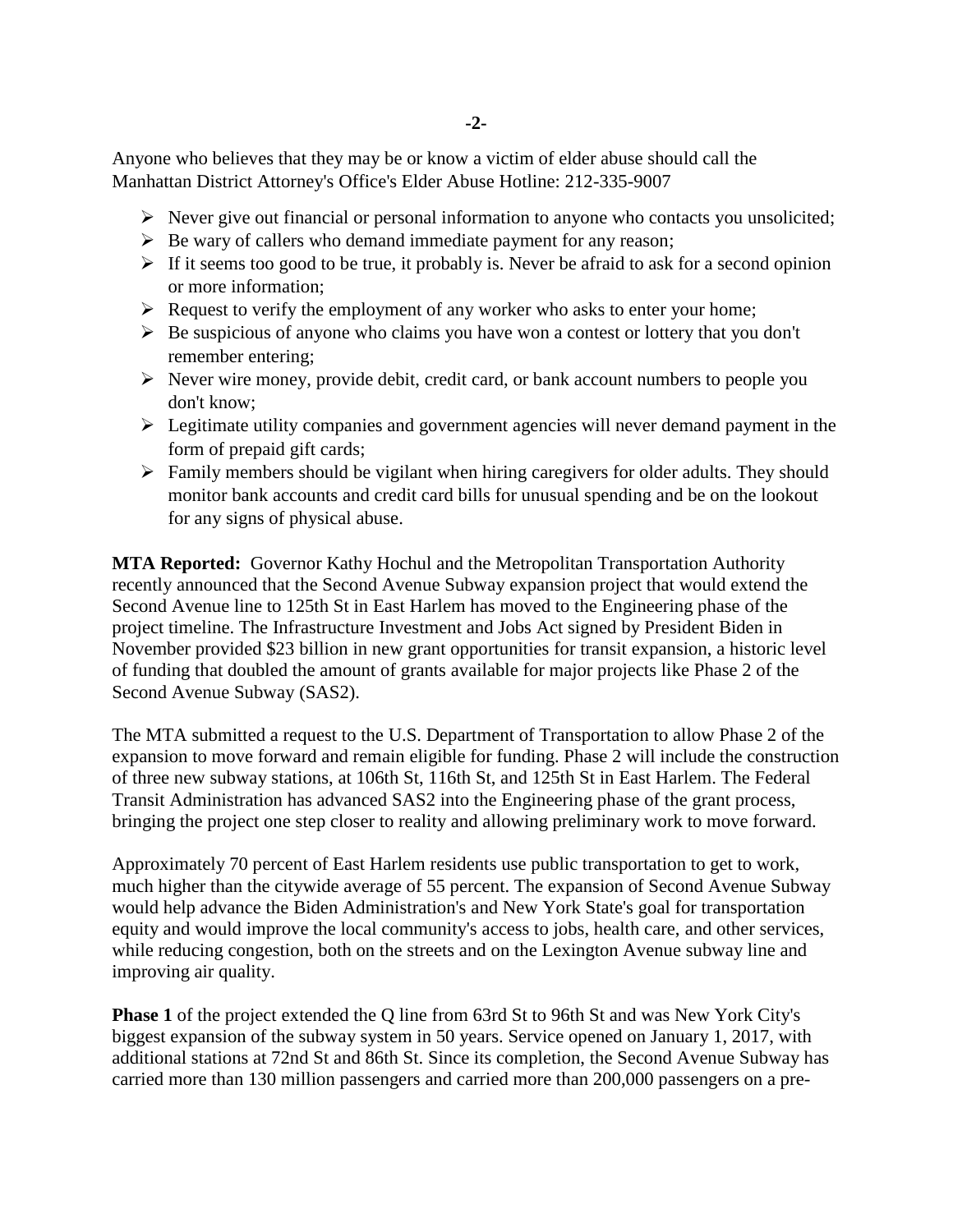pandemic day. A tunnel segment that will be used for **Phase 2** was built in the 1970s from 110th St to 120th St along Second Avenue.

### **Fast Facts to Know**

- This phase of the project will extend train service from 96th St north to 125th St, approximately 1.5 miles.
- There will be new stations at 106th St and 116th St on Second Ave and 125th St at Park Ave.
- Phase 2 will provide direct passenger connections to the Lexington Avenue  $(4/5/6)$ subway line at 125th St and an entrance at Park Ave to allow convenient transfers to the Metro-North Railroad 125 St Station.
- Each station will have above-ground ancillary buildings that house ventilation mechanical, and electrical equipment. These will include space for possible ground-floor retail.
- Expansion will serve an additional 100,000 daily riders.
- Will provide three new ADA accessible stations raising the bar for customer comfort and convenience.
- Increased multimodal transit connectivity at the 125th St station with connections to the 4/5/6, Metro-North trains and the M60 Select Bus Service to LaGuardia Airport, allowing convenient transfers to other subway and commuter rail lines, facilitating smoother, faster transportation across the city and region.

**Mayor's Office - Fred Kreizman, Commissioner, Community Assistance Unit (CAU) Reported:** Commissioner Kreizman met with the Manhattan District Manager's and stated he is honored to be appointed as the next Commissioner of the Mayor's Community Affairs Unit (CAU) under Mayor Eric Adams. Their team is committed to work with every community in all five boroughs to Get Stuff Done, and empower local residents.

Commissioner Kreizman previously worked in CAU for twelve years under Mayor Bloomberg. He knows how important his office is to making sure that the voices of communities across the city are heard in City Hall and in government. Commissioner Kreizman is committed to working closely with all (59) community boards, community-based organizations, and faith-based organizations across the City to ensure that their office responds to the needs of communities as efficiently and effectively as possible.

**The Metropolitan Transportation Authority (MTA) Reported:** Applying for a Reduced-Fare MetroCard is now easier. For the first time ever, seniors and people with qualifying disabilities can apply online for reduced subway and bus fares. Since the soft launch earlier this month, more than 800 people have applied for a Reduced-Fare MetroCard online.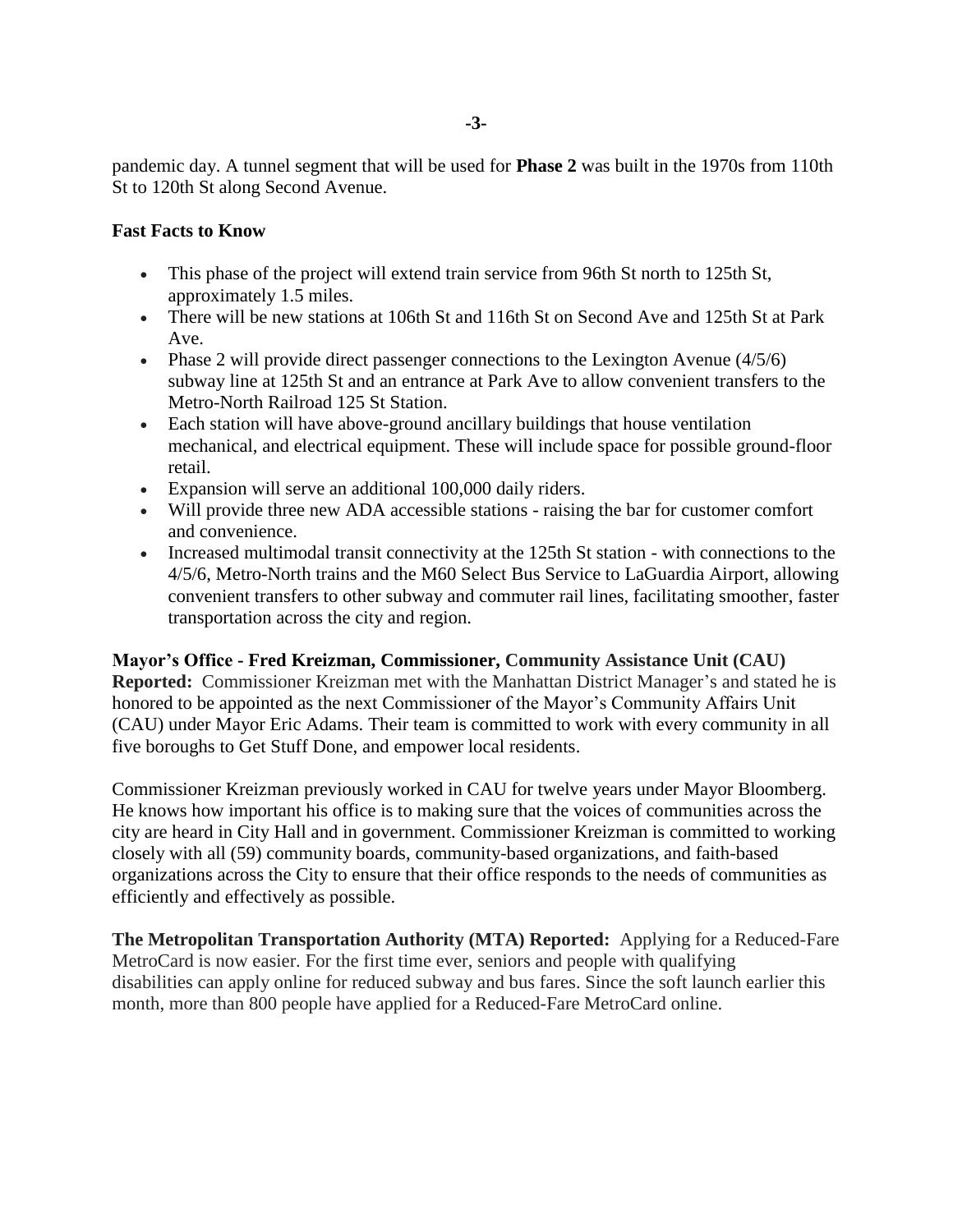Previously, customers interested in a Reduced-Fare MetroCard would have to apply in person by visiting the Customer Service Center in Lower Manhattan, Mobile Sales or by mail. The reduced fare is half the base fare. The base fare for subways and local buses is \$2.75, so the reduced fare is \$1.35. Reduced fares can be used on the subway and on local buses at any time. On express buses and commuter railroads, reduced fares are eligible any time excluding rush hour. To learn more about reduced fares, visit [https://new.mta.info/fares/reduced-fare.](https://new.mta.info/fares/reduced-fare)

**Con Edison Reported**: Con Edison is performing Gas Upgrade work within Community District 9 and are expected to work from **January 3** to **February 28**. **Locations and Work Schedule:** Bradhurst between W 154 Street & W 155 Street, Monday thru Friday, 9 a.m. to 4 p.m.; what to expect: Limited Street Parking; Temporary Lane/Bike Lane Closures; and noise from generators.

**FDNY Reported:** FDNY is reminding New Yorkers that it is important to use 911 only for emergencies. Allow first responders to assist those most in need. Only call 911 if you need help right away. If you need help finding a health care provider, call 311. Ambulances do not provide testing for COVID-19, and patients are not transported to a hospital to be tested upon request. Transport decisions are made based on medical needs. Please only call 911 during a real emergency. For non-emergencies, or if you need help finding a healthcare provider, call 311. For more information about COVID, visit nyc.gov/coronavirus and text COVID to 692-692 for updates.

**[https://www.instagram.com/fdny/tv/CYE2yCUKcFR/?utm\\_medium=copy\\_link](https://gcc02.safelinks.protection.outlook.com/?url=https%3A%2F%2Fwww.instagram.com%2Ffdny%2Ftv%2FCYE2yCUKcFR%2F%3Futm_medium%3Dcopy_link&data=04%7C01%7CSandra.Sanchez%40fdny.nyc.gov%7Cb64216f4e98c40363e0808d9cfbe70e6%7C32f56fc75f814e22a95b15da66513bef%7C0%7C0%7C637769239098283244%7CUnknown%7CTWFpbGZsb3d8eyJWIjoiMC4wLjAwMDAiLCJQIjoiV2luMzIiLCJBTiI6Ik1haWwiLCJXVCI6Mn0%3D%7C3000&sdata=vcHc4jHuqODQPRVSvKc3OBqSl%2B3tWMnH0FdlH3JvIU4%3D&reserved=0) [https://www.facebook.com/FDNY/posts/281048930725900](https://gcc02.safelinks.protection.outlook.com/?url=https%3A%2F%2Fwww.facebook.com%2FFDNY%2Fposts%2F281048930725900%3F__cft__%5B0%5D%3DAZWslB3U1dk773UGsFRfkbeP_En4e6icwu9uiKsRI2gMB6JmShkI1pc4Ef4735NuIsLsfVN9eLvMm9_7_hhlQ_wnHj1I8WmvuIIj_b8cNY5z-1pV4PQNgLeu-S3DX_H-gSBRYTxQMT3LsxSkEi1CZSmQwptltnAe_qFO2iUQNFVoeA%26__tn__%3D%252CO%252CP-R&data=04%7C01%7CSandra.Sanchez%40fdny.nyc.gov%7Cb64216f4e98c40363e0808d9cfbe70e6%7C32f56fc75f814e22a95b15da66513bef%7C0%7C0%7C637769239098283244%7CUnknown%7CTWFpbGZsb3d8eyJWIjoiMC4wLjAwMDAiLCJQIjoiV2luMzIiLCJBTiI6Ik1haWwiLCJXVCI6Mn0%3D%7C3000&sdata=rPaujcSYFHSbzmVjJq4cvUbX61LZvL8GP89%2FB9dmOBo%3D&reserved=0) [https://twitter.com/FDNY/status/1476251003511087107](https://gcc02.safelinks.protection.outlook.com/?url=https%3A%2F%2Ftwitter.com%2FFDNY%2Fstatus%2F1476251003511087107&data=04%7C01%7CSandra.Sanchez%40fdny.nyc.gov%7Cb64216f4e98c40363e0808d9cfbe70e6%7C32f56fc75f814e22a95b15da66513bef%7C0%7C0%7C637769239098283244%7CUnknown%7CTWFpbGZsb3d8eyJWIjoiMC4wLjAwMDAiLCJQIjoiV2luMzIiLCJBTiI6Ik1haWwiLCJXVCI6Mn0%3D%7C3000&sdata=Rj7cXCsumHEnG8Ep%2BkI988pcg%2F1cD%2FWDIVqsCARXP04%3D&reserved=0)**

**Congressman Espaillat's Office Reported:** "Cancel Student Debt" Congressman Espaillat will host a Virtual Roundtable with local elected's and Representatives from the Education Debt Consumer Assistance Program (EDCAP) and Student Borrower Protection Center (SBPC) on Friday, January 14<sup>th</sup>, 2022, at 4 p.m., Live at fb.com/RepEspaillat

## **Did You Know:**

[Applications are now open](https://nyc.us11.list-manage.com/track/click?u=bf27f3da34498cc55bd5e1da4&id=6bb0a74f88&e=17cefa4866) for Citizens Committee for New York's 2022 "All In" Neighborhood Grants and Neighborhood Business Grants. A total of \$1million is available and each grantee is awarded up to \$10, 000. Apply early but applications will be accepted until Summer 2022.

**Faith-Based institutions that are considering developing affordable housing:** A free online workshop is taking place on Thursday, January 20, 2022 at 3:30 p.m. about ways Houses of Worship can more fully utilize their property and resources to develop affordable housing, as well as for other purposes – and at the same time strengthen and stabilize their congregation and their community. For further information and to register please click following link: <https://us02web.zoom.us/meeting/register/tZ0vfu2tpzsiGNAenAWAY21GzkFQ4sLJlBCO>

**The New York City Department of Environmental Protection (DEP)** announced the launch of the 36<sup>th</sup> Annual Water Resources Art and Poetry Contest. Second through twelfth grade